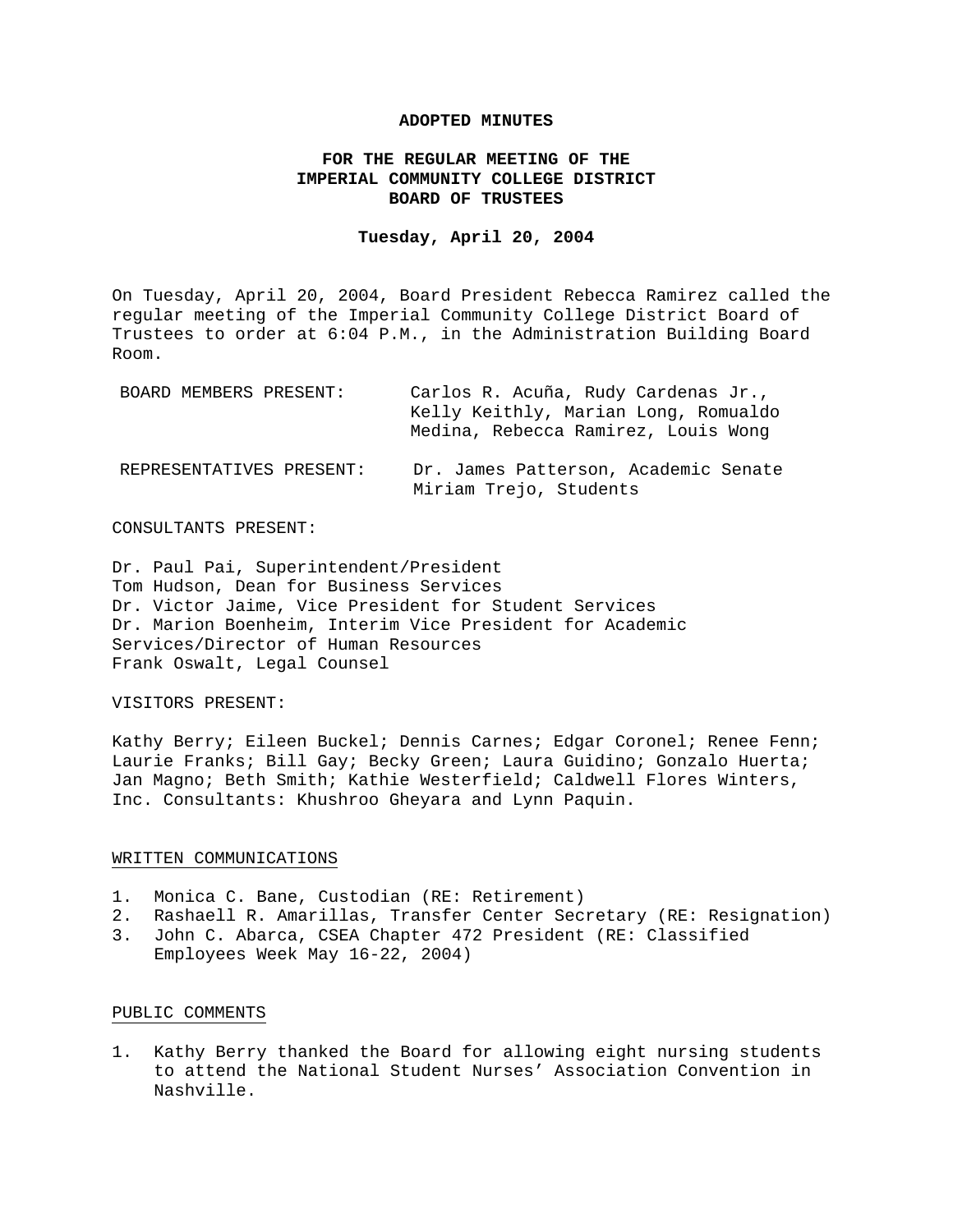2. Dennis Carnes, Life Science Professor, made comments relating to the growth plan for IVC. Statements of concerns related to: Are the sources of funds for fueling this project truly available or will funds become available, as predicted? Is the backlog of students really there to fill new classes? Do we have the necessary infrastructure to expand this rapidly? Do we need to expand so expeditiously?

### EMPLOYEE OF THE MONTH AWARD

Dr. Victor Jaime congratulated and presented Beth Smith, Administrative Assistant for Student Services, with the Employee of the Month Award for March. Her nominator stated the following:

Beth Smith is a true professional, excellent at her job, yet never looks past the real reason that we're all here – the students. Her day to day activities may not bring her into direct contact with large numbers of students, yet she has made a profound difference in many of their lives – one student at a time. She is always willing to share her knowledge, understanding and support for new projects and ideas, and members of her department turn to her often for advise and support. Beth Smith embodies all of the qualities we value in each other – professionalism, intelligence, competence, collegiality, community involvement, and a willingness to share with others, especially with the students, and deserves to be Employee of the Month.

#### SDICCCA ALLIANCE MEETING

Marian Long attended the SDICCCA Alliance meeting held in San Diego on April 5, 2004. The following information was presented:

- Equalization funding deserves to be a top priority within the community college budget because it will infuse well over 50 districts with funding which will increase access. The \$80 million Equalization funding is under attack. Even with the solidly proven need for these funds, other parties are targeting them for other purposes. It is important to communicate to legislators how important this money is, how the Governor has already indicated his support for Equalization, and how this money will actually increase access while not reducing any standards of quality.
- The first hearing on the Governor's proposal will be at the April 14 Senate Education Committee Hearing, when SB 1875 (Alpert) is heard. This bill provides for the allocation of equalization funds following the development of an equalization plan. This is the first step in changing the funding system.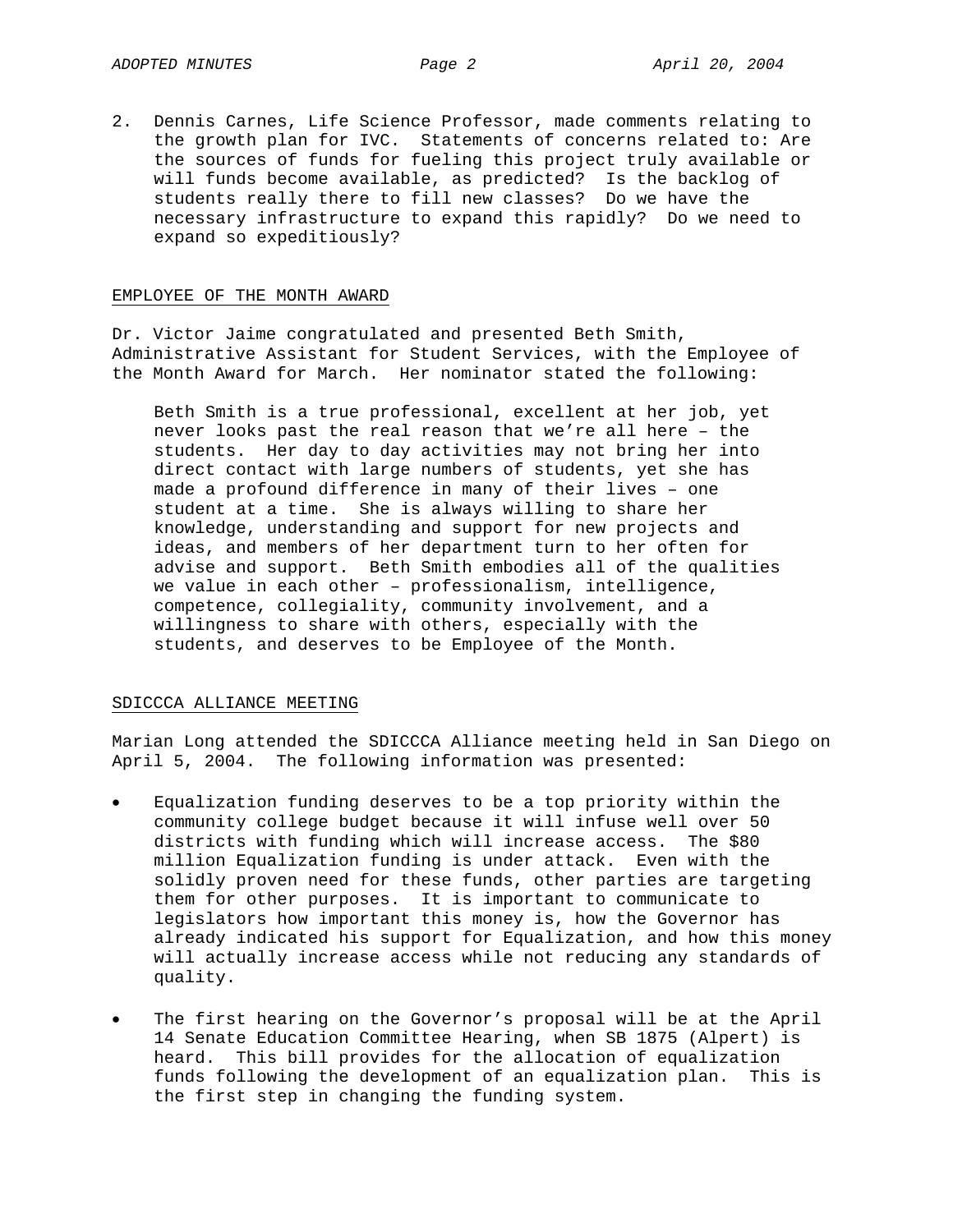- The Under Funded Districts Caucus will meet on April 30 at the CCLC Trustees Conference in Long Beach.
- AB 2477 seeks to control college textbook pricing and outlines a process for rental of books.

### ASSOCIATED STUDENT GOVERNMENT UPDATE

ASG President, Miriam Trejo, reported the following:

- The St. Patrick's Day, March 17, Gold Nugget Hunt was a success.
- *The Gatekeeper* movie premiere on March 25 was well attended.
- Everyone enjoyed the annual Preschool Easter Egg Hunt held on April 7.
- The Battle of the Bands will take place in the evening on April 23 at the College Center.
- ASG will hold elections on April 26 and 27 for President, Mr. and Ms. Freshman and Sophomore, and the IVC Mascot.
- The Third Annual Sexual Assault Awareness Day will take place on April 27.
- The Student Spring Awards Banquet will take place at the Barbara Worth Golf Resort on May 14.
- Life's a Beach event will take place on May 19.

#### ACADEMIC SENATE UPDATE

Academic Senate President, Dr. James Patterson, reported the following:

- The Academic Senate and CTA Adhoc Committee appointed to review the tenure review policy and procedures have completed their work. The draft will go to the Academic Senate and CTA Executive Committee for approval. This is a negotiable item.
- At the April 7 Academic Senate meeting the Master Plan/Program Review Integration Template for 2005-2008 was approved. Also approved was the Curriculum and Instruction Committee's recommendation for 25 new faculty positions to be hired. The Senate is continuing their discussion on the proposed separation of Board policies and procedures.
- At its annual Spring Session the State Academic Senate approved a number of resolutions relating to: support for equalization;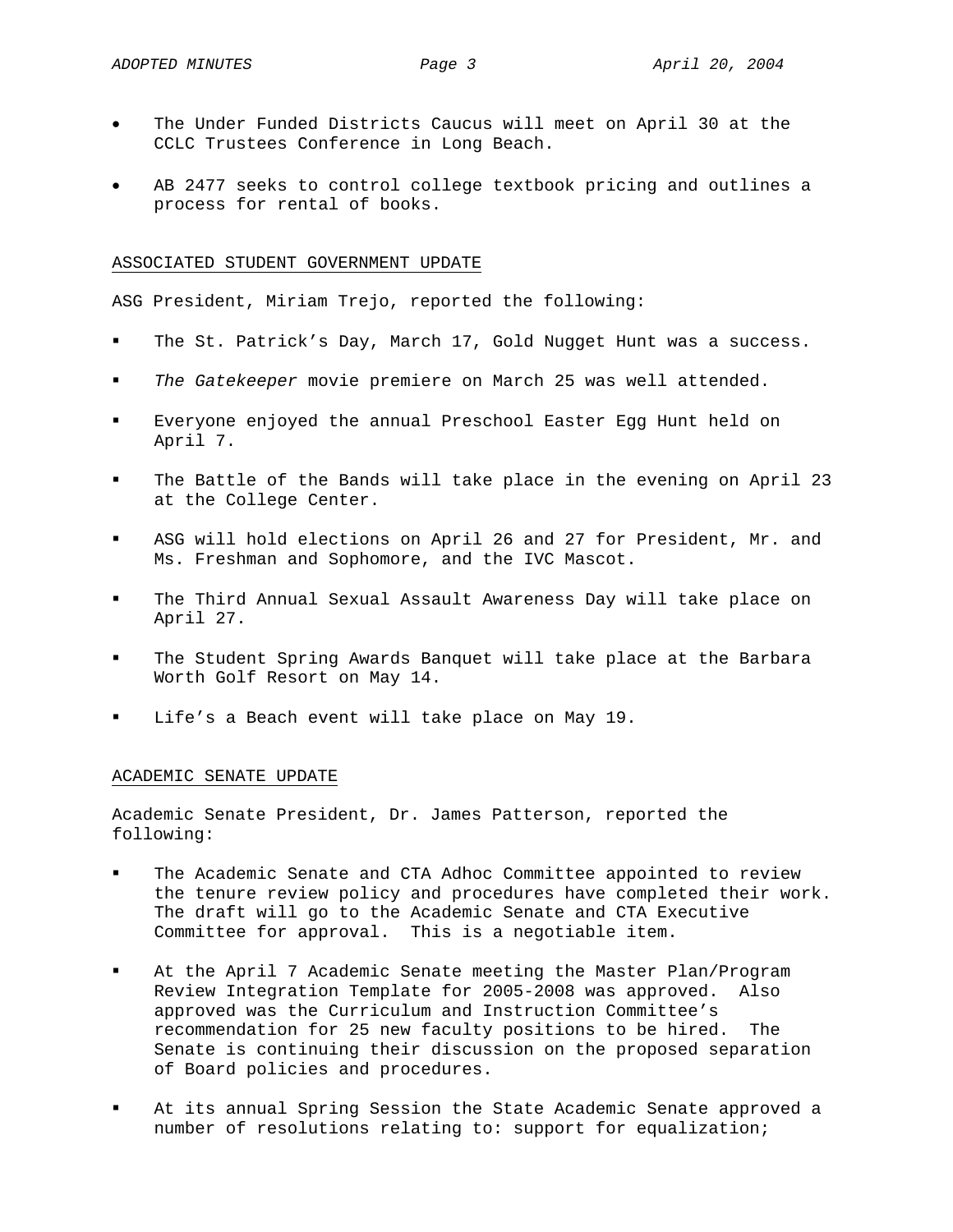course integrity and articulation of online courses; CSU system to exempt all community college students who are in their final quarter or semester prior to transfer from any newly imposed transfer requirements; insisted that the Legislature provide full apportionment funding for redirected students; urged local senates to assume leadership positions with regard to the defining and assessment of student learning outcomes; and opposition to SB 1335, the Academic Bill of Rights.

### PRESIDENT'S UPDATE

Dr. Pai reported the following:

- The Accreditation Mid-Term Visit took place on March 31. The visiting team leader, Chancellor Edward Hernandez, and Commissioner Joe Richie interviewed seven people. IVC receive a great commendation for making significant and tremendous improvements and changes. They have trust in the faculty, staff, and administrators, who have made these changes, to overcome the hurdle of program review.
- Compromise attempts among the community college camps, i.e. those who are pro-growth and those who are pro-equalization, is receiving attention. Talks are more in the redistribution of available funds in the Governor's proposal among three categories: growth, equalization, and non-credit increases.
- A new SDICCCA task force has been established, made up of all Chief Student Services Officers, Chief Instructional Officers, and representatives from CSU San Marcos, SDSU, and UCSD. Their purpose is to address transfer issues.
- The IVC Leadership Institute was held on March 26-28, and 34 leaders from throughout the Valley participated. The Institute has gained strong support for continuation of this program from the Imperial Irrigation District, Valley Independent Bank, Imperial County Office of Education, and the Workforce Investment Board. Ben Solomon and Renee Fenn are working with these partners to develop a plan to hold more Institutes. The IVC Foundation was thanked for providing the seed money for this program.
- Imperial County schools have been invited to participate in a Cal-Pass (California Partnership for Achieving Student Success) Workshop on April 21. This is an initiative that collects, analyzes and shares student data in order to track performance, facilitate planning, and improve student success from elementary school through university.
- A Southern California Hispanic Serving Institution Consortium is being formed. This Consortium will be an avenue for Hispanic Serving Institutions to receive additional assistance in acquiring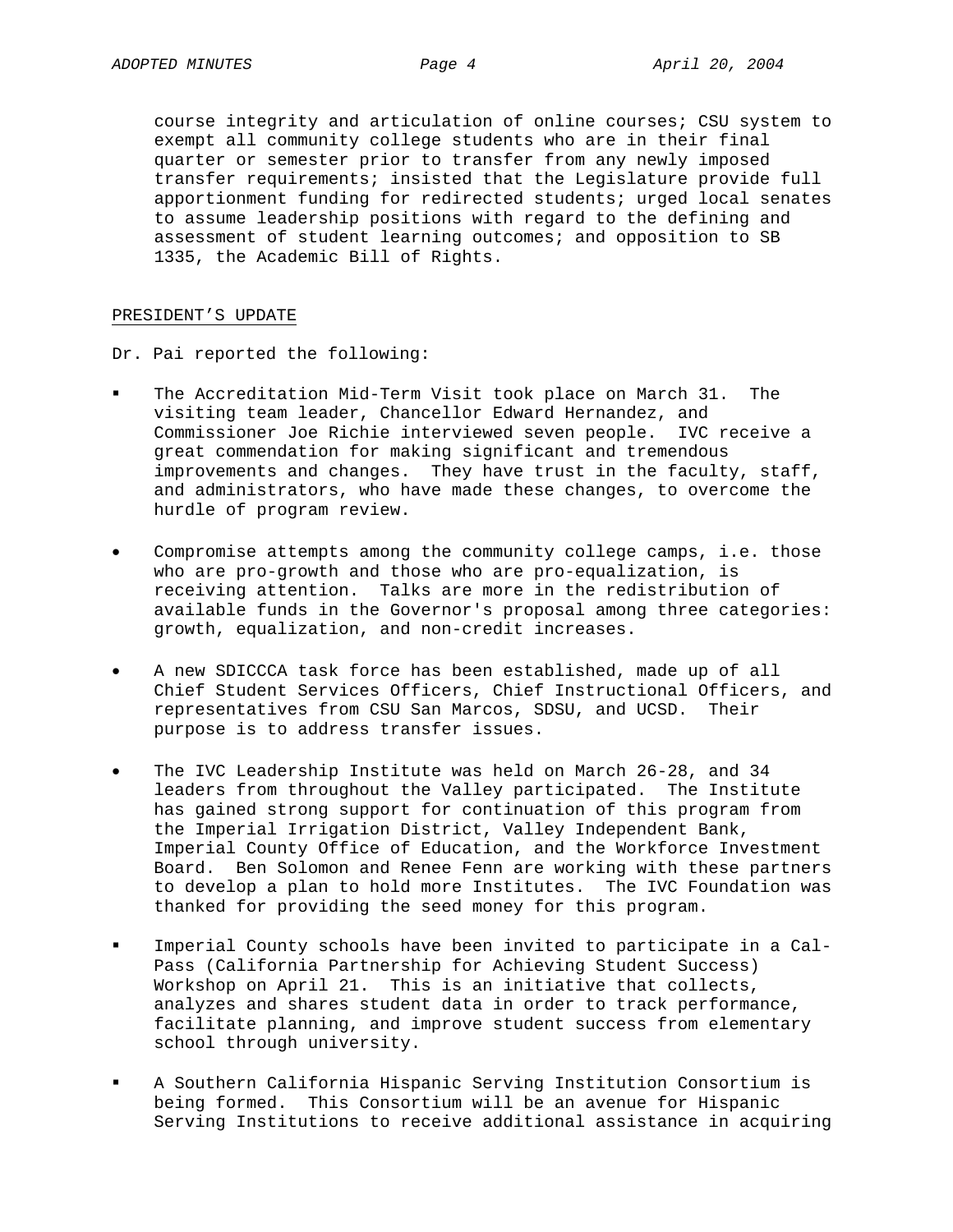grants, scholarships, internships, and legislative support. IVC is among 29 institutions participating.

• On April 15 the Imperial Valley Association of Governments Transportation Committee recommended the addition of two morning express lines, one from the north and one from the south, and the restoration of evening routes to and from the campus. They also recommended that a consultant with IVC to improve the bus schedule.

### COMMUNITY OPINION SURVEY

Bond Consultants Lynn Paquin and Khushroo Gheyara representing Caldwell Flores Winters, Inc., gave an overview of the Community Opinion Survey of 400 telephone interviews conducted April 14-17, 2004. The conclusions of the voter opinion survey reflected the following:

- IVC enjoys strong community support.
- Over 55% of voters surveyed support the recommended project list at the maximum recommended level.
- At the Proposition 39 Tax Rate, the District is estimated to acquire between \$55-\$60 million.
- Proceeds from the bond could be used to fund a Science/Math Building, New Classroom Construction, Technology and Health and Safety Improvements.
- Final Bench Question: "In order to improve the quality of education and better serve the community, build additional classrooms and labs, make health and safety improvement, construct a science and technology building and improve student access to programs and technology, shall the Imperial Community College District issue \$55,000,000 in bonds, appoint an independent Citizens' Oversight Committee, and perform audits to ensure no bond money is used for salaries or operating costs?" The response received was over 81% level in support.

The recommendations include:

- Appointment of a Long Range Facilities Planning Finance Committee.
- Conduct a Campus Community Survey.
- Conduct a public information process among community members to gather input and support for the proposed program.
- Present a revised Capital Plan and Financing Plan to the Board of Trustees, along with recommendations.
- Present a resolution for Board consideration for a Bond Election.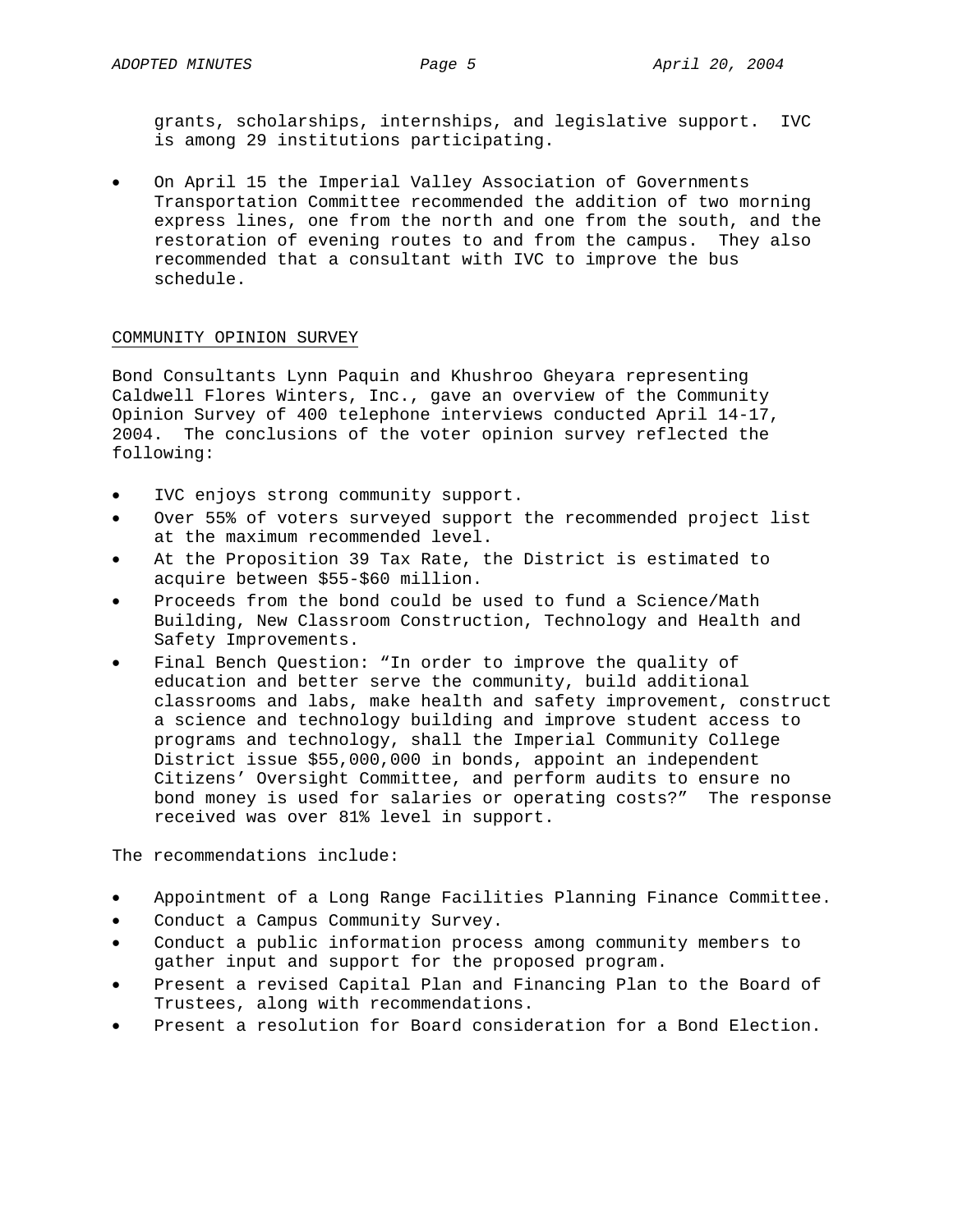#### BANNER PROJECT UPDATE

Jan Magno updated the Board on the progress of the Banner conversion. The first phase to go live on January 1, 2004, was the Finance/Business Module. The conversion went well, and the printing of accounts payable checks is taking place in-house, along with electronic approvals. The 2004-2005 Budget will be developed using the new system.

The Student Module is planned to go live by Spring 2005, with the catalog, class schedule, rosters, instructor load all converted to the web based program. The registration process for students will be done online. Access issues such as availability of computers and the language barrier for limited English speaking students are being addressed. This conversion will mean that access to information will be greatly improved.

The next modules for conversion will be Financial Aid and then Human Resources. Financial Aid is now beginning to map its business process.

A group from IVC traveled to College of the Sequoias to get a first hand look at their conversion process to Banner. They were able to share training materials, knowledge and ideas.

M/S/C Keithly/Medina to approve the Minutes dated March 16, 2004

M/S/C Keithly/Medina Resolution No. 12935: **PURCHASE ORDERS**

BE IT RESOLVED that the issuance of current year Purchase Order Nos. P4050048 through P405M015 in the amount of \$137,589.76, and direct payment I000869 through I0001584 in the amount of \$273,863.26 are approved.

M/S/C Keithly/Medina Resolution No. 12936: **PAYROLL WARRANT ORDERS**

BE IT RESOLVED that Payroll Warrant Order No. 17 in the amount of \$132,442.09 and Warrant Order No. 18 in the amount of \$1,562,544.95 be ratified.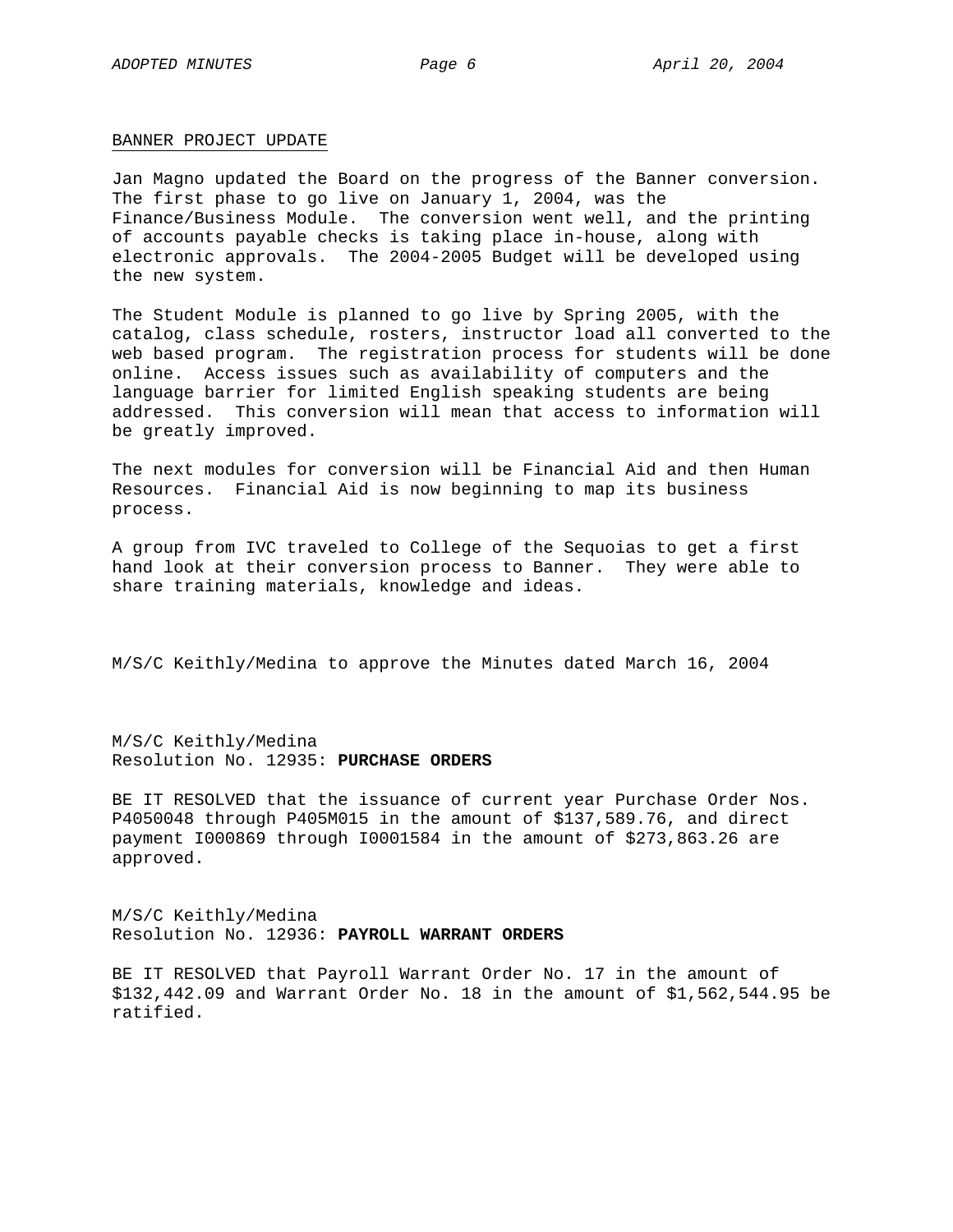M/S/C Keithly/Medina Resolution No. 12937: **COMMERCIAL WARRANT ORDERS**

BE IT RESOLVED that Commercial Warrant Orders on the General Fund be ratified as follows:

> 32 in the amount of \$49,811.12 33 in the amount of \$157,370.57 34 in the amount of \$603,680.79 35 in the amount of \$74,079.48

M/S/C Keithly/Medina Resolution No. 12938: **BUDGET CHANGES**

WHEREAS, the California Code of Regulations, Title V, Sections 58307 and 58308, and the Community College Budget and Accounting Manual require the Board of Trustees to adopt the annual District budget by resolution, and to approve any changes to that budget by resolution.

BE IT NOW RESOLVED that budget changes 4050201, 4050209, 4050291, 4050296, 4050302, 4050319, 4050320, 4050321, 4050332, 405033, 4050359, 4050365, 4050366, 4050372, 4050373, 4050383, 4050384, 4050386, 4050402, 4050408,4050413, 4050414, 4050415, 4050416, 4050417, 4050419, 4050420, 4050421, 4050422 be approved.

M/S/C Keithly/Medina Resolution No. 12939: **AUDIT SERVICES**

WHEREAS, Education Code Sections 41020/84040 authorizes school and community college districts to contract for an audit of their books and accounts, and

WHEREAS, the Imperial County Office of Education and the Imperial Community College District have solicited and received proposals from various certified public accountants.

NOW, THEREFORE, BE IT RESOLVED that the firm of Wilkinson & Hadley, LLP, Certified Public Accountants, be awarded a three year contract to perform the District Audit for fiscal year 2003-2004 in the amount of \$13,000.00, 2004-2005 in the amount of \$13,600.00 and 2005-2006 in the amount of \$14,100.00.

BE IT FURTHER RESOLVED that the Superintendent/President or the Vice President for Business Services be authorized to execute said contract.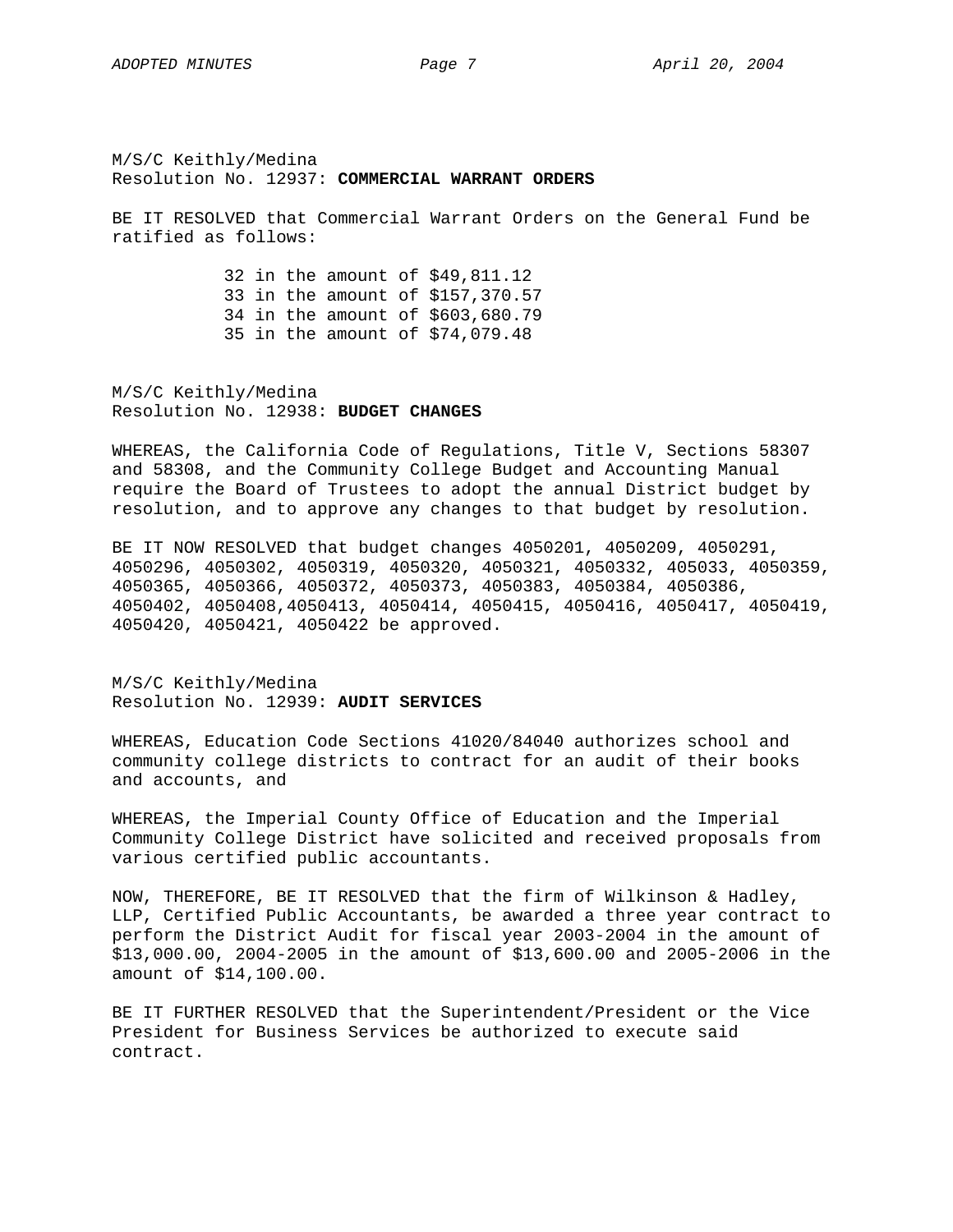# M/S/C Long/Keithly Resolution No. 12940: **2003-2004 PARTNERSHIP FOR EXCELLENCE (PFE) SURVEY OF LOCAL INVESTMENTS OF PARTNERSHIP FUNDS**

WHEREAS Imperial Valley College has received an allocation of \$1,089,174 for fiscal year 2003-2004; and

WHEREAS every year, the California Community Colleges Chancellor's Office, as part of their effort to ensure the accountability of the Partnership for Excellence, have asked districts to complete an expenditure plan for such funds showing that funds are being spent consistent with Partnership for Excellent triggers and goals; and

WHEREAS Partnership for Excellent guidelines require that funds be invested for student success; and

WHEREAS Partnership for Excellence guidelines require that this report be reviewed publicly at the District Board meeting; and

WHEREAS Imperial Valley College has charged the Planning and Budget Committee with the task of making sure that collegial and participatory governance procedures have been followed in developing this survey.

NOW BE IT RESOLVED that the Board of Trustees accepts the 2003-2004 Partnership for Excellence Survey of Local Investments of Partnership Funds as submitted.

M/S/C Medina/Keithly Resolution No. 12941: **PRESCHOOL FENCING AND ENTRY BID**

BE IT RESOLVED that the Board accepts and approves the bid from Green Construction in the amount of \$77,757.00 (State Child Development Funds) for the construction of fencing and a new entry for the Preschool.

M/S/C Keithly/Wong Resolution No. 12942: **INDIRECT COSTS**

WHEREAS, at its January 24, 2004 meeting, the Planning and Budget Committee recommended that all categorical programs and subsidiary funds be charged for indirect costs (as allowed by each program).

NOW THEREFORE BE IT RESOLVED that all categorical programs and subsidiary funds be charged for indirect costs as allowed by each program effective 2004-2005 academic year.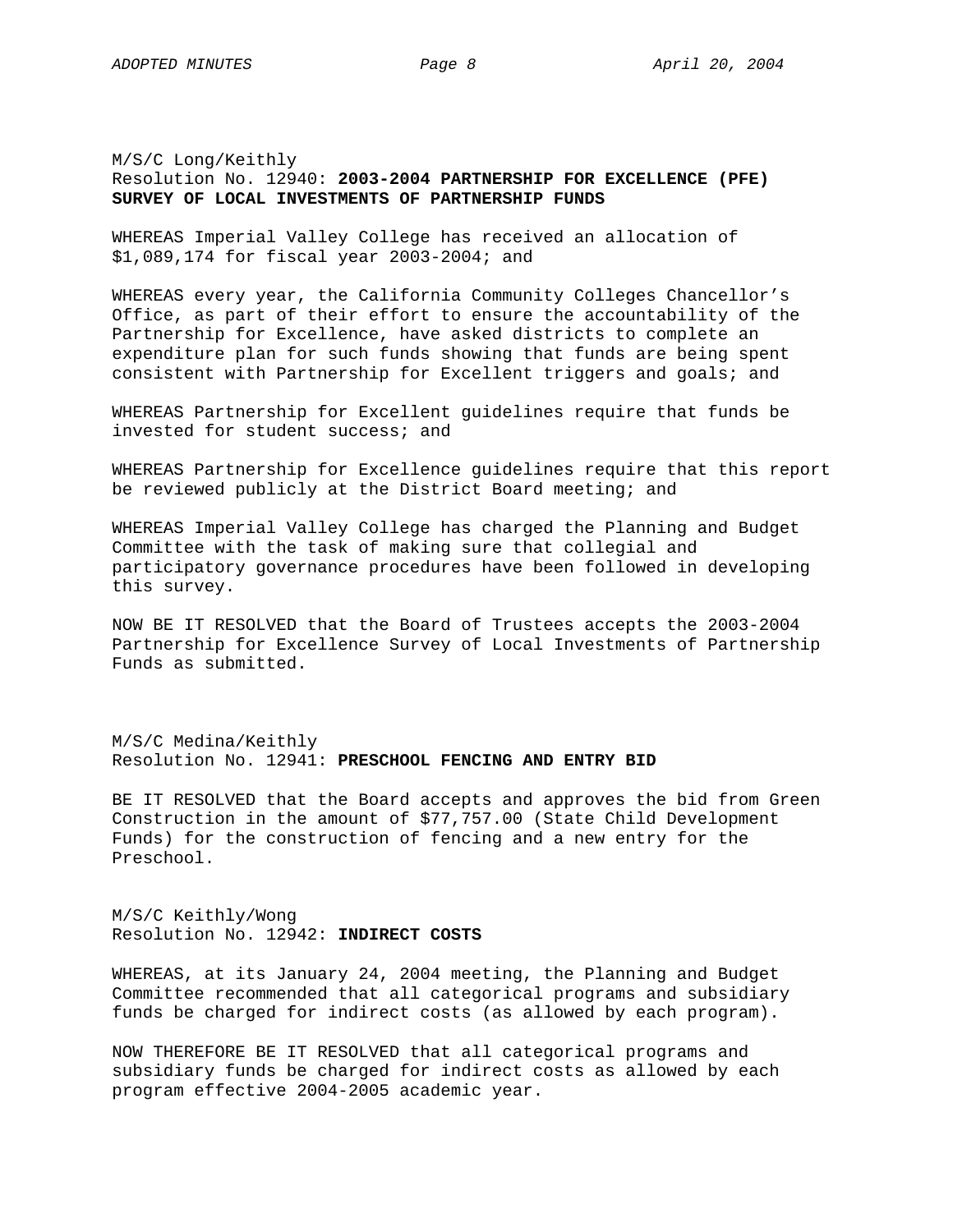M/S/C Keithly/Wong Resolution No. 12943: **EQUIPMENT REPLACEMENT SCHEDULE**

WHEREAS, Imperial Valley College has approximately \$7,000,000 in equipment, and the College spends approximately \$1,000,000 annually on capital equipment and improvements; and

WHEREAS, \$1,000,000 invested in classroom instruction could return \$6,500,000 in perpetuity to the College resulting from increased reimbursable FTES.

NOW BE IT RESOLVED that the Administration recommends the removal of all capital outlay items from the General Fund Budget and develop a capital equipment replacement schedule that will replace all equipment over a seven-year schedule.

BE IT FURTHER RESOLVED that the replacement schedule be funded using Certificates of Participation debt instruments to fund the annual purchases from the capital equipment replacement schedule, and that repayment of the Certificates of Participation will come from the General Fund capital outlay budget, at the approximate annual cost of \$130,000, with a cash savings from 2003-2004 to be deposited in the District Reserve, which would increase the reserve to approximately \$4,000,000 or nearly 10% for 2004-2005.

NO ACTION TAKEN Resolution No. 12944: **NON-CREDIT PROGRAMS**

WHEREAS, the Imperial Community College District is the only public community college in the State of California that does not offer noncredit courses and programs; and

WHEREAS, the community has requested course offerings that fit under the non-credit category of instruction; and

WHEREAS, the Vice President for Academic Services and Curriculum and Instruction Committee recommend that the District seek approval from the California Community Colleges Chancellor's Office to offer projected non-credit courses and programs;

NOW, THEREFORE, BE IT RESOLVED that the Board approves the recommendation of the Vice President for Academic Services, the Curriculum and Instruction Committee, and the Academic Senate, with the approval of the Superintendent/President, to offer non-credit courses and programs, and that the required approval process be initiated.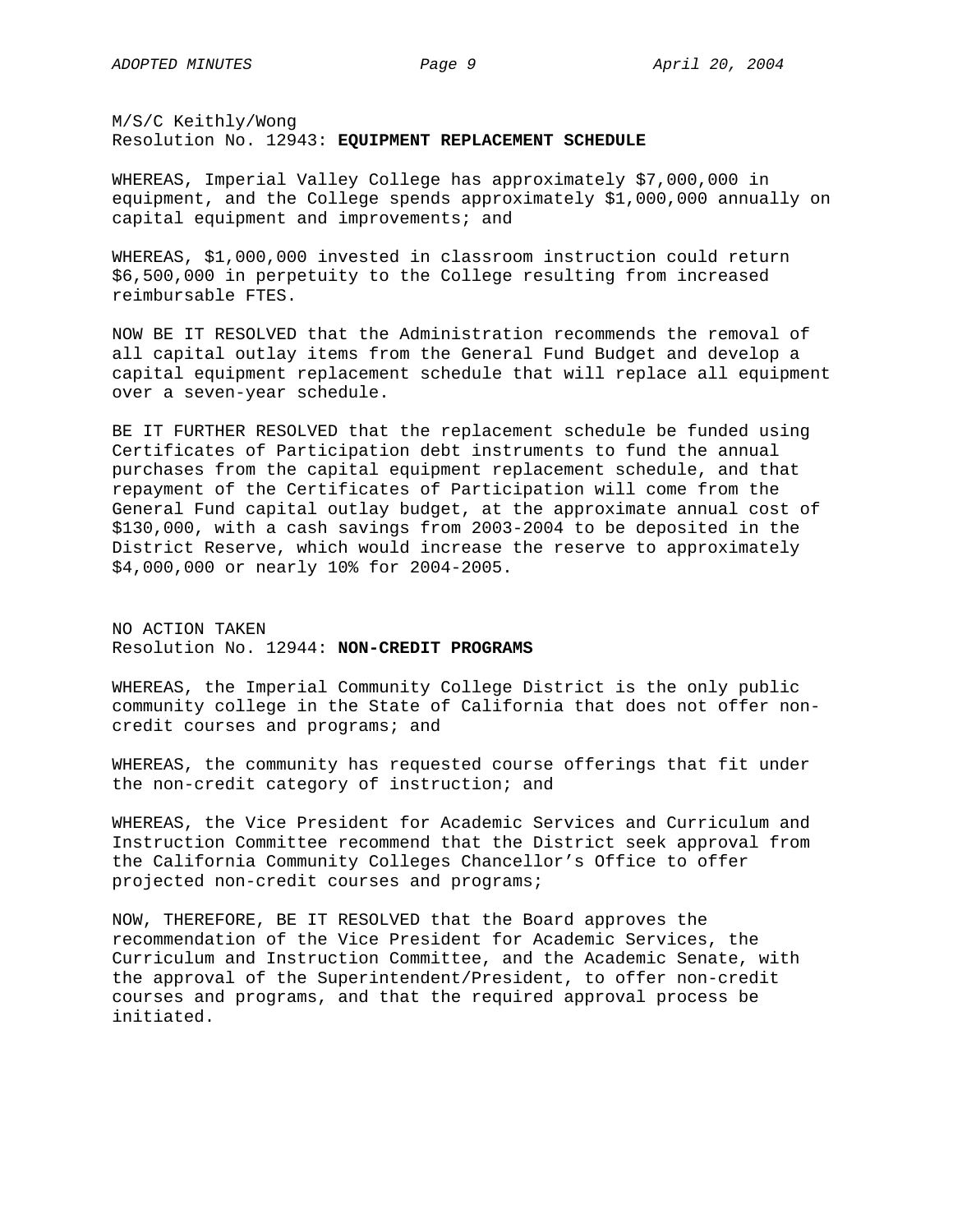NO ACTION TAKEN Resolution No. 12945: **INSTRUCTORS OF NON-CREDIT COURSES**

WHEREAS, the District plans to offer noncredit courses and programs beginning Fall 2004; and

WHEREAS, the District's current list of employment categories does not include instructors of noncredit courses;

WHEREAS, the minimum qualifications for instructors of noncredit courses is the same as the minimum qualifications for credit instruction in the appropriate discipline, or as specified in California Code of Regulations, Title 5, Section 53412; and

WHEREAS, the Vice President of Academic Services, the Curriculum and Instruction Committee and Academic Senate recommend that the "instructors of noncredit courses" be added to the District's list of employment categories, and that instructors of noncredit courses be compensated from \$18.00 per hour to \$30.00 per hour, depending upon the type of noncredit course taught, as designated by the Director of Human Resources; and

BE IT RESOLVED that the Board approves the recommendation of the Vice President of Academic Services, the Curriculum and Instruction Committee, the Academic Senate, with the approval of the Superintendent/President to add "instructors of noncredit courses" to the District's list of employment categories effective July 1, 2004. BE IT FURTHER RESOLVED that instructors of noncredit courses shall be compensated from \$18.00 per hour to \$30.00 per hour, depending upon the type of noncredit course taught, as designated by the Director of Human Resources.

M/S/C Keithly/Acuña Resolution No. 12946: **DESIGNATION OF NEW FACULTY POSITIONS**

WHEREAS access of students to classes is a recurring theme in the community and negatively impacts the image of IVC; and

WHEREAS the Board committed to hiring up to 25 new teaching faculty positions for Fall 2004; and

WHEREAS the Curriculum and Instruction Committee has prioritized the following list.

THEREFORE BE IT RESOLVED that the Board approves the following listed teaching tenure track positions for Fall 2004.

#### 2004-2005 PRIORITIZATION RANKING

- 1 English/Reading
- 2 English as a Second Language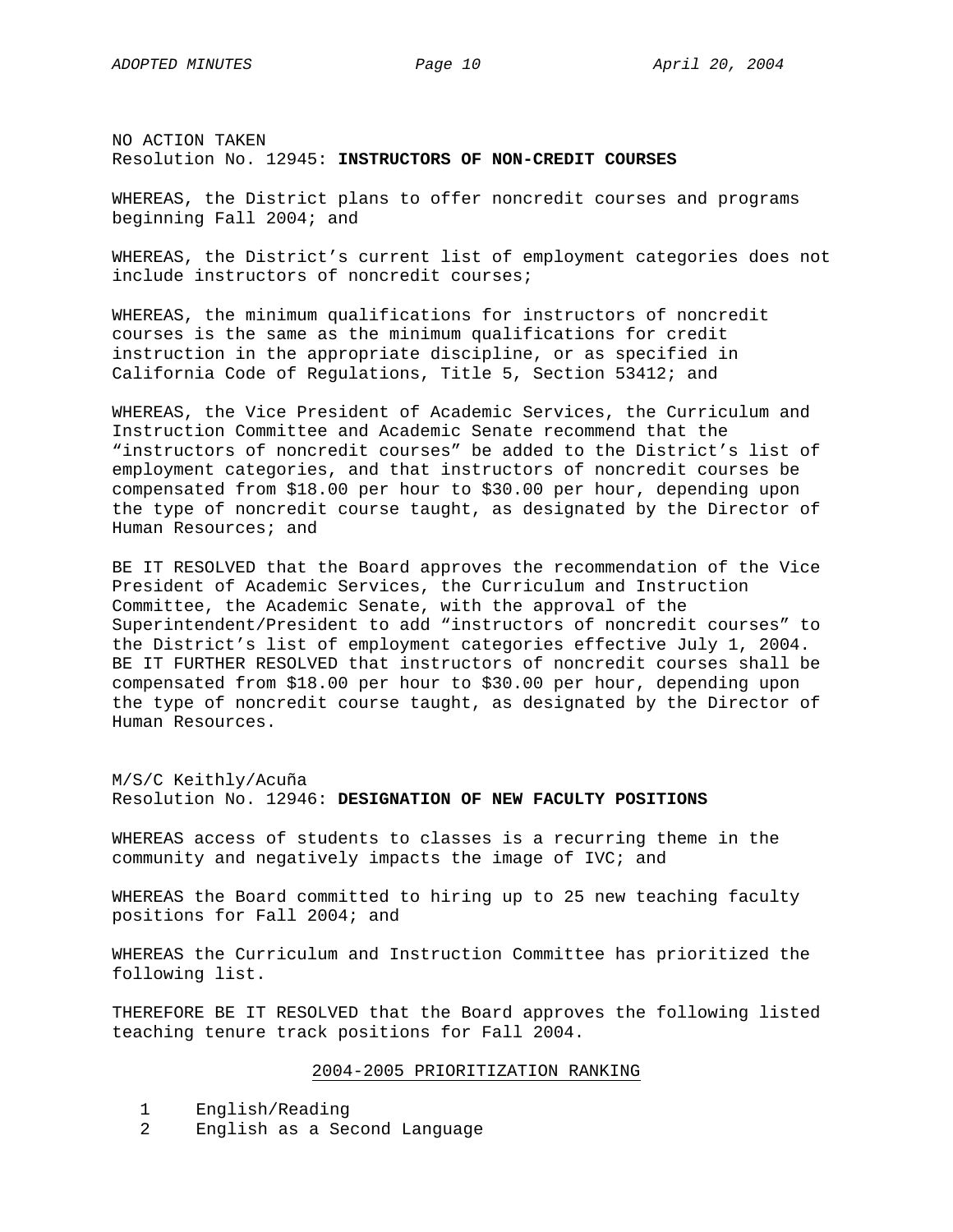| 3               | Spanish                                    |  |  |
|-----------------|--------------------------------------------|--|--|
| 4               | English as a Second Language               |  |  |
| 5               | English as a Second Language               |  |  |
| 6               | Speech/Journalism                          |  |  |
| 7               | Mathematics                                |  |  |
| 8               | Geology                                    |  |  |
| 9               | Astronomy/Physics                          |  |  |
| 10 <sup>1</sup> | Biological Science                         |  |  |
| 11              | Child Family Consumer Services-Hospitality |  |  |
| 12 <sub>1</sub> | Geography                                  |  |  |
| 13              | Biological Sciences                        |  |  |
| 14              | Speech                                     |  |  |
| 15              | Spanish                                    |  |  |
| 16              | Art.                                       |  |  |
| 17              | Physical Education                         |  |  |
| 18              | Heating Ventilation Air-Conditioning       |  |  |
| 19              | Mathematics                                |  |  |
| 20              | Anthropology                               |  |  |
| 21              | Nursing-Pediatric                          |  |  |
| 22              | Non-Credit (Coordinator)                   |  |  |
| 23              | Administration of Justice                  |  |  |
| 24              | Welding                                    |  |  |
| 25              | American Sign Language                     |  |  |
|                 |                                            |  |  |

*Fiscal Impact Statement: Approximately \$42,500.00 per teaching position at the beginning level including benefits.* 

M/S/C Keithly/Acuña Resolution No. 12947: **PILOT TRANSFER FAST TRACK PROGRAM** 

WHEREAS, a pilot program for the 2004-2005 academic year is a microcosm of an extensive program designed to begin fully in 2005 and forward; and

WHEREAS the design of the program is to pair courses with scheduling options in order to enable students to complete all their requirements for:

- Associate of Arts Transfer Studies
- four-year general education
- requirements in as little as 18 months

WHEREAS the pilot shall provide General Education course offerings over and above the traditional/regular current course offerings; and

WHEREAS the pilot, selected sets of courses will be offered during Fall and Spring Semesters, designed to meet the general education needs of students from many segments of our student population; and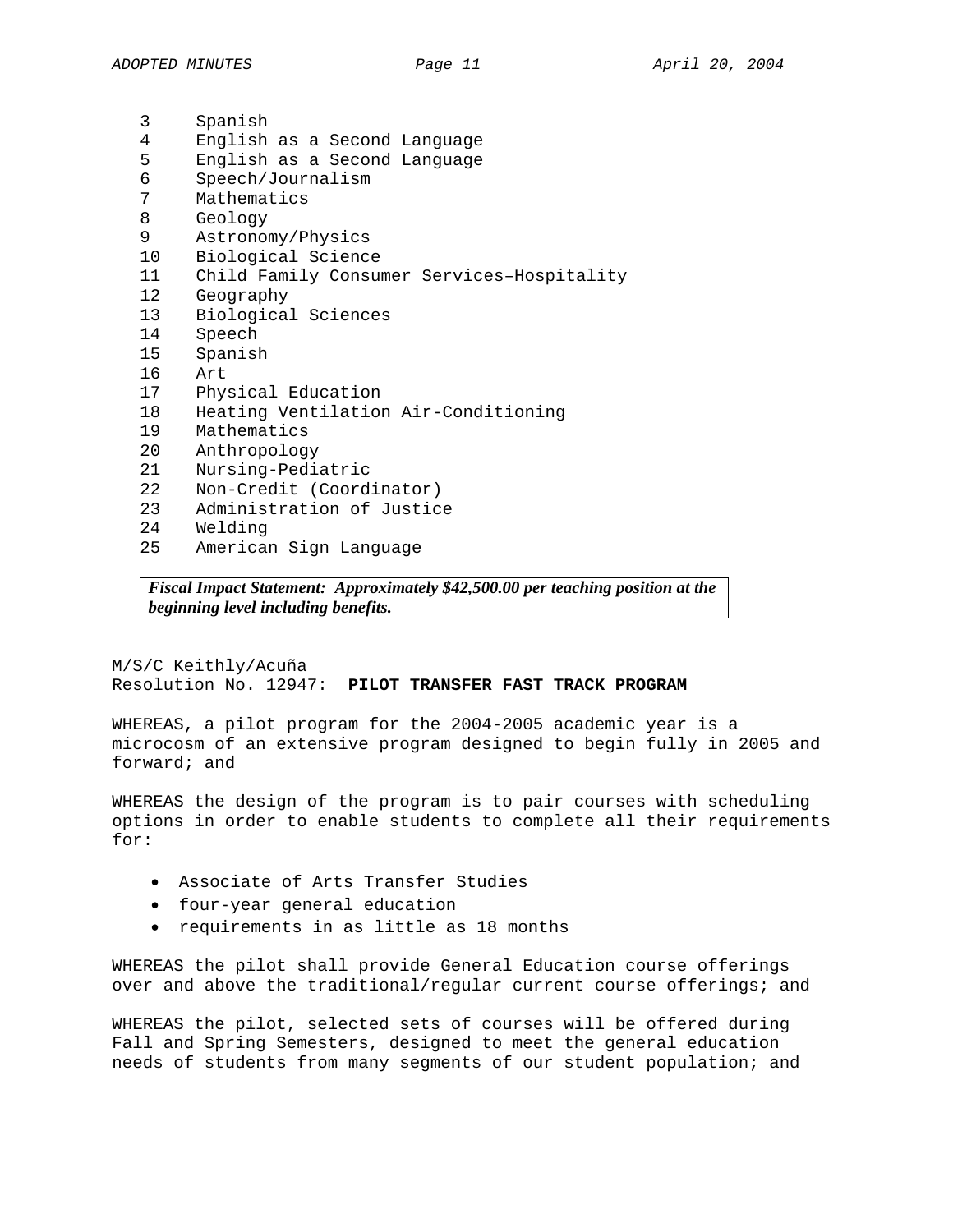WHEREAS courses will be offered in full-term, as well as eight-week formats, in time blocks that allow students to take several courses that meet different degree requirements; and

WHEREAS courses selected for eight-week time frames, are those that can be taught in the compressed format, and other courses will be taught as full-term, but offered in coordinated time slots so they may be taken in conjunction with the short-term courses; and

WHEREAS to serve as many of our IVC students as possible for whom this new delivery method may resolve some scheduling issues; and

WHEREAS categories of students who may wish to take advantage of this exciting new delivery method include, but are not limited to:

- New freshmen who are academically prepared to undertake and have a good chance for success in college-level courses. Students who do not need remedial course work and take full advantage of the "fast-track" program will be able to earn an Associate Degree in two years or less.
- Former and current IVC students who have one or more degree requirements remaining and would like to take advantage of the opportunity to fulfill those requirements with eight-week courses.
- Transfers from other colleges who may have completed some degree requirements previously and would like the opportunity to take remaining requirements in a short-term format.
- Students who make the decision to enroll or re-enroll after registration has ended for full-term courses, but could take one or more in the second eight-week session.
- Students who have personal commitments they could better meet if they were enrolled in the beginning of the semester eight-week courses, or the ones that begin half way through.
- Students whose learning style adapts well to shortened-semester courses.

THEREFORE, BE IT RESOLVED that the Board endorses a Pilot Fast Track Program for transfer students to begin Fall 2004.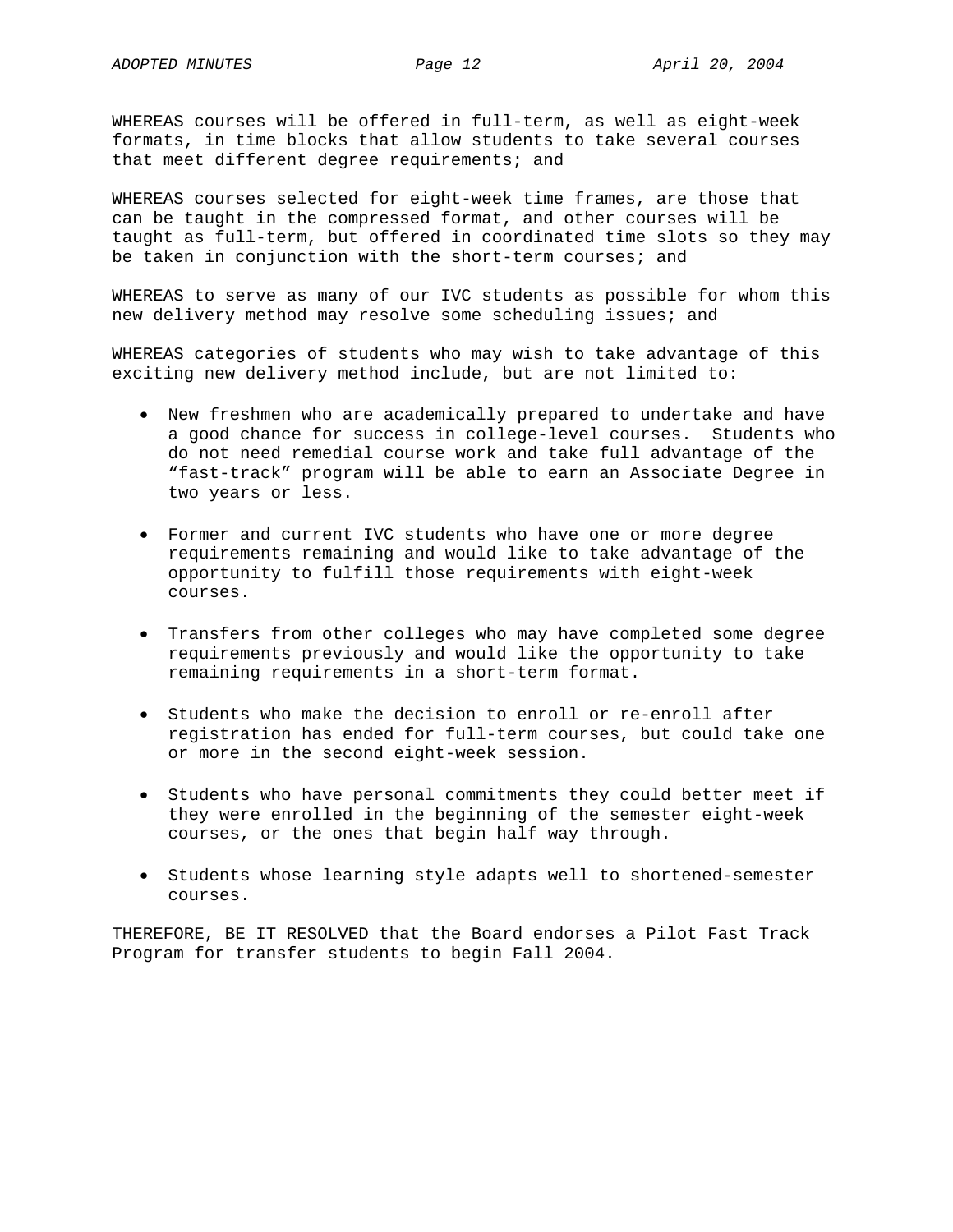# M/S/C Keithly/Acuña Resolution No. 12948: **ENDING DATE FOR NEW COURSES AND PROGRAMS FOR 2004-2005**

WHEREAS, the ending date for new courses and programs to be included in the 2004-2005 Catalog was December 2003; and

WHEREAS, the District has indicated a desire to include new courses and programs to be taught for Fall 2004; and

WHEREAS, the Vice President for Academic Services, with the approval of the Curriculum and Instruction Committee, the Academic Senate, with the endorsement of the Superintendent/President, recommends that the ending date for new courses and programs to be included in the 2004- 2005 catalog be extended to May 3, 2004;

NOW THEREFORE BE IT RESOLVED that the Board approves extending the ending date for new courses and programs to be included in the 2004- 2005 Catalog is extended to May 3, 2004.

M/S/C Cardenas/Medina to go into CLOSED SESSION

- 1. CONFERENCE WITH LEGAL COUNSEL: Anticipated Litigation-- Significant exposure to litigation pursuant to subdivision (b) of Section 54956.9: Three Cases
- 2. CONFERENCE WITH LEGAL COUNSEL EXISTING LITIGATION Subdivision (a) of section §54956.9 Name of case: Roy Bernardi, Claim No. WCSISC2003034098
- 3. NEGOTIATIONS UNDER THE EDUCATIONAL EMPLOYMENT RELATIONS ACT Conference with District Negotiators RE: Direction for Negotiations
- 4. EVALUATION: Superintendent/President

M/S/C Keithly/Cardenas to go back to OPEN SESSION

Board President Ramirez announced that Legal Counsel presented information and discussion took place regarding Items 1 and 2. In Item 3 there was discussion and direction was given. In Item 4 the Superintendent/President's evaluation was presented and accepted by the Board.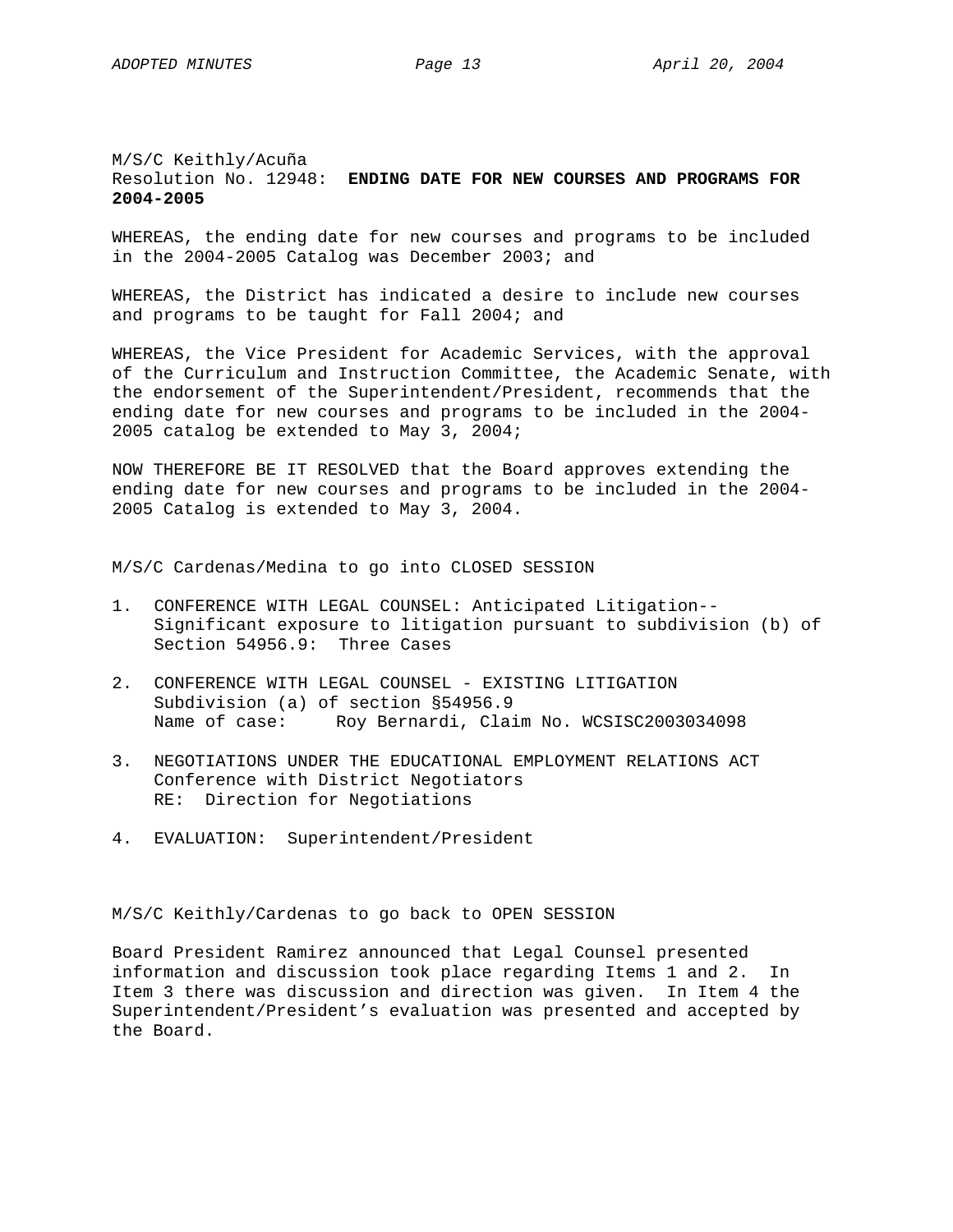# M/S/C Keithly/Acuña Resolution No. 12949: **HAZARDOUS COMMUNICATION PROGRAM**

WHEREAS, federal and state regulations require employers to provide and maintain a safe and healthful workplace for employees;

WHEREAS, employees have both a need and a right to know the hazards and identities of the chemicals they are exposed to in the workplace, the associated hazards, and the control of these hazards through a comprehensive hazard communication program;

WHEREAS, California Code of Regulations, Title 8 (8 CCR), Section 5194, requires that employers develop, implement, and maintain a written hazard communication program;

WHEREAS, the Environmental Health and Safety Committee recommends implementation of the HAZARDOUS COMMUNICATION PROGRAM, which has been developed in compliance with applicable statutes and regulations.

NOW, THEREFORE, BE IT RESOLVED that the Board approves the HAZARDOUS COMMUNICATION PROGRAM, and that it shall become effective April 20, 2004.

# M/S/C Keithly/Acuña Resolution No. 12950: **CONTRACT BETWEEN THE DISTRICT AND IVC CHAPTER OF CCA/CTA/NEA FOR 2001-2004**

BE IT RESOLVED that the Board ratifies the Contract between the District and the Imperial Valley College Chapter of the CCA/CTA/NEA for 2001-2004.

## M/S/C Keithly/Acuña Resolution No. 12951: **COMPENSATION METHOD FOR ADJUNCT CREDIT TEACHING FACULTY**

WHEREAS, Imperial Valley College adjunct credit teaching faculty do not work under a collective bargaining agreement;

WHEREAS, adjunct credit teaching faculty are compensated monthly at \$30 per hour for every lecture and lab hour taught;

WHEREAS, full-time faculty with overload assignments are compensated per unit load, which is computed as the sum of the lecture hours and lab hours taught per week, as noted in the college catalog (CAT File), multiplied by \$540.00, which is the per unit load rate;

WHEREAS, the Director of Human Resources and the Academic Senate recommend that adjunct credit teaching faculty be paid the same way full-time faculty are compensated for overload;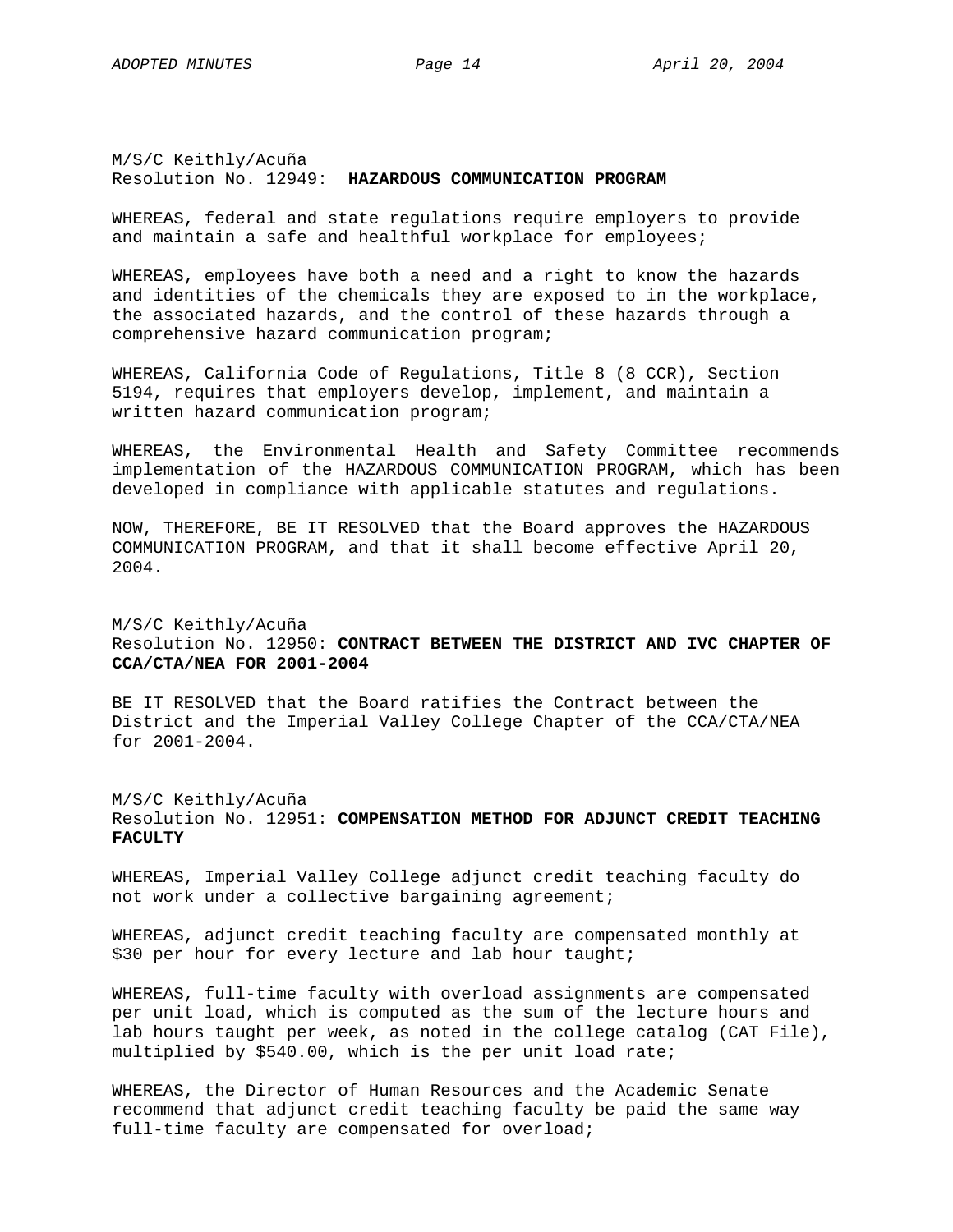NOW, THEREFORE, BE IT RESOLVED that the Board approves the recommendation of the Superintendent/President to change the method in which adjunct credit teaching faculty are compensated;

BE IT FURTHER RESOLVED that effective August 14, 2004, adjunct credit teaching faculty shall be compensated per unit load, which is computed as the sum of the lecture hours and lab hours taught per week, as noted in the College catalogue (Cat File), multiplied by the per unit load rate of \$540.00.

M/S/C Keithly/Acuña Resolution No. 12952: **ACADEMIC TEMPORARY EMPLOYMENT**

BE IT RESOLVED that the following academic personnel be employed on a pro-rata hourly, short-term temporary basis, effective March 29, 2004 through April 30, 2004:

| Name |             | Classification/Step                                                               | Assignment |
|------|-------------|-----------------------------------------------------------------------------------|------------|
|      | Chee, Fabio | Appropriate Classification<br>and Step Contingent Upon<br>Verification of Records | Spanish    |

M/S/C Keithly/Acuña Resolution No. 12953: **PER-SESSION FACULTY EMPLOYMENT**

BE IT RESOLVED that pursuant to Title V 53430, California Education Code Section 87359, and District Hiring Procedures (Resolution No. 11647 dated June 9, 1999) the following individuals have been determined to possess qualifications that are at least equivalent to the minimum qualifications for the disciplines indicated, and are hereby approved to teach subjects under said discipline for academic year 2003-2004:

NAME POSSIBLE ASSIGNMENT

Grivanos, Maria Spanish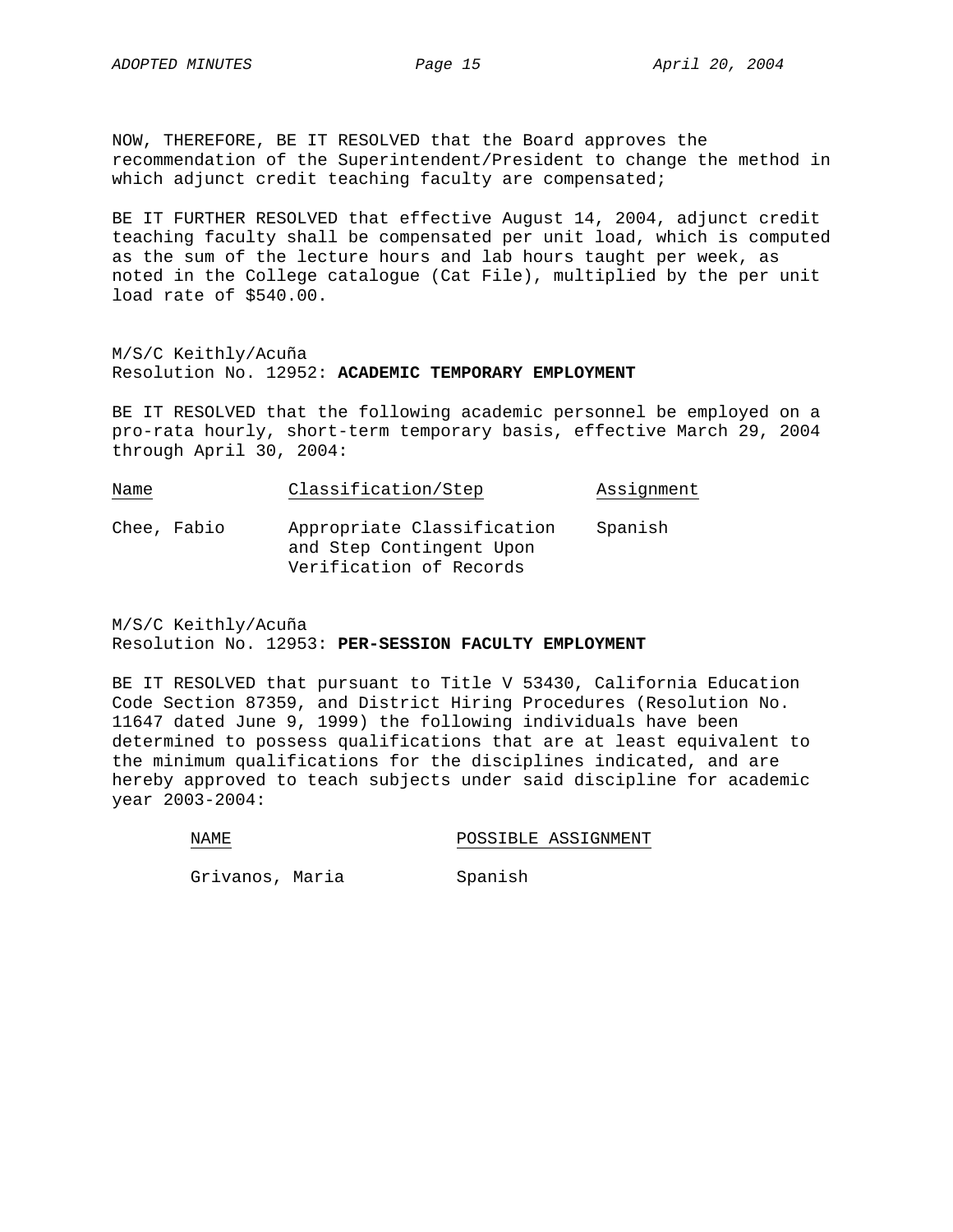# M/S/C Keithly/Acuña Resolution No. 12954: **2004 SUMMER SCHOOL SCHEDULE SIDE LETTER AGREEMENT WITH CSEA**

BE IT RESOLVED that the Board approves the following 2004 Summer School Schedule Side Letter Agreement between the District and the CSEA, Chapter 472, and that the terms of the agreement shall apply during the 2004 Summer School Session, from June 14, 2004 through July 22, 2004:

- 1. The agreements and understandings herein are subject to and contingent upon the approval of the membership of CSEA and the Board of Trustees of the District.
- 2. The summer workweek for classified employees shall consist of four ten-hour days. In general, the work schedule shall be Monday through Thursday, 7:00 A.M. to 6:00 P.M., with a one-hour lunch break. The College will be closed Fridays, Saturdays, and Sundays.
- 3. Hours for Maintenance and Operations staff shall be adjusted due to weather.
- 4. There shall be no overtime pay for the ninth and tenth hours worked during the extended day.
- 5. There shall be no differential pay for classified employees whose normal workday is extended past 5:00 P.M. due to the increase in workday from eight to ten hours.
- 6. Classified employees working any hours between 6:00 P.M. and 4:00 A.M. shall be eligible for night differential.
- 7. For any workweek containing a holiday (i.e., week of July 5, 2004) classified employees will work four eight-hour days, 8:00 A.M. to 5:00 P.M., with a one-hour lunch break.
- 8. The change to the summer workweek shall be on a one-time basis, and shall not constitute a precedent or a "past practice" for any future contract years.
- 9. Classified employees unable to work the summer work schedule will be required to use vacation, compensatory time, or personal leave, or take leave without pay.
- 10. The Director of Human Resources must approve any deviation from the summer work schedule in advance.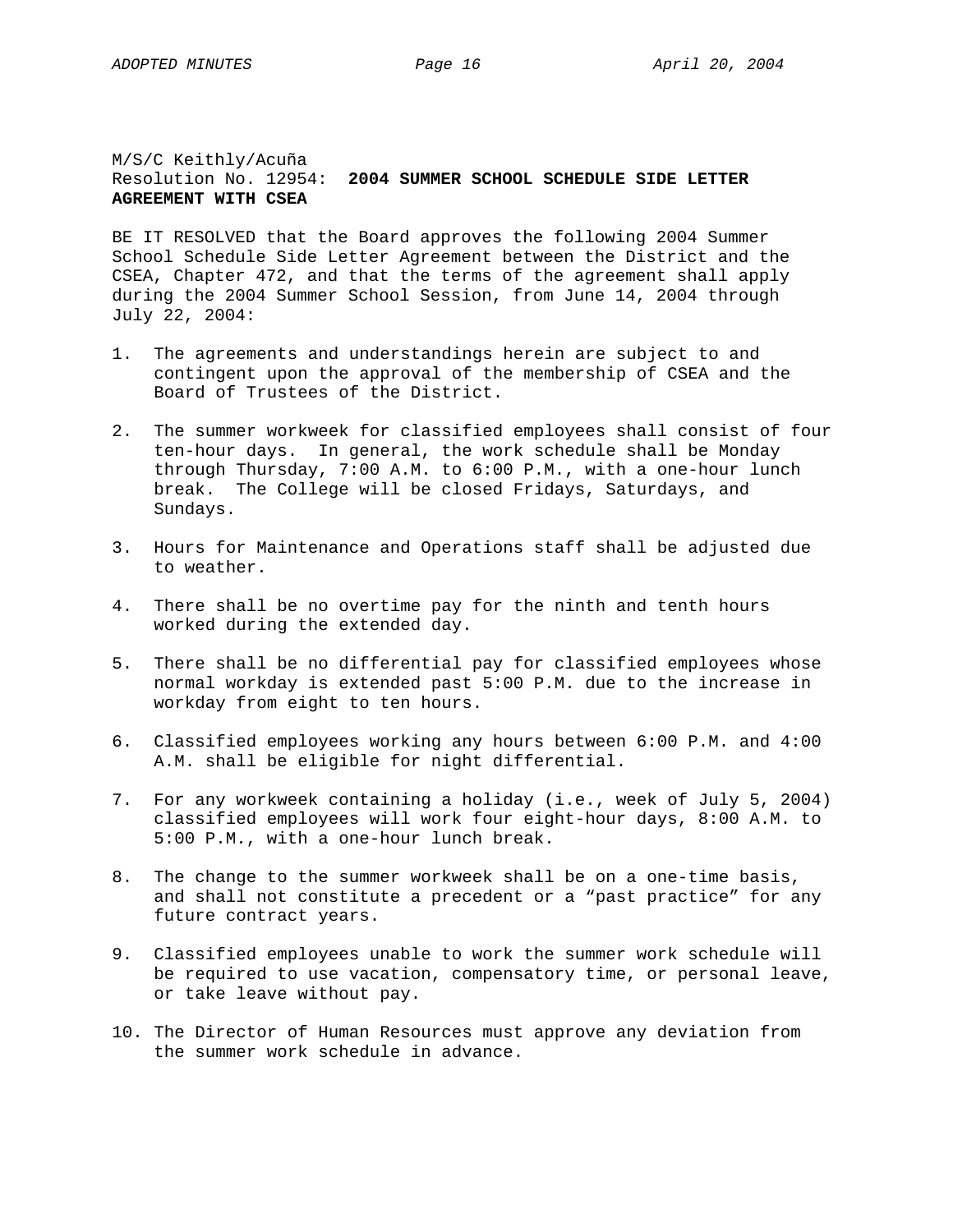# M/S/C Keithly/Acuña Resolution No. 12955: **CLASSIFIED SCHOOL EMPLOYEES WEEK: MAY 16 THROUGH 22, 2004**

WHEREAS, classified professionals provide valuable services to the school and students of the Imperial Community College District; and

WHEREAS, classified professionals contribute to the establishment and promotions of a positive instructional environment; and

WHEREAS, classified professionals serve a vital role in providing for the welfare and safety of Imperial Community College District's students; and

WHEREAS, classified professionals employed by the Imperial Community College District strive for excellence in all areas relative to the educational community;

THEREFORE, BE IT RESOLVED, that the Imperial Community College District hereby recognizes and wishes to honor the contribution of the classified professionals to quality education in the state of California and in the Imperial Community College District and declares the week of May 16-22, 2004, as Classified School Employee Week in the Imperial Community College District.

M/S/C Keithly/Acuña Resolution No. 12956: **CLASSIFIED SERVICE EMPLOYMENT**

BE IT RESOLVED that Resolution 12934 dated March 16, 2004, regarding Classified Service Employment be amended to reflect the effective date change as indicated:

| NAME                           | POSITION   | FUNDING | RANGE | EFFECTIVE |
|--------------------------------|------------|---------|-------|-----------|
| Curiel, Maria S. Financial Aid | Technician | State   | 27-A  | 4/1/04    |

M/S/C Keithly/Acuña Resolution No. 12957: **VOLUNTEER EMPLOYMENT**

BE IT RESOLVED that Judith Avendano, a volunteer assisting in the Library from April 21 to June 4, 2004, be approved for coverage under the District's Workman's Compensation Insurance Policy.

BE IT FURTHER RESOLVED that thanks is extended to Judith Avendano for her contribution to Imperial Valley College.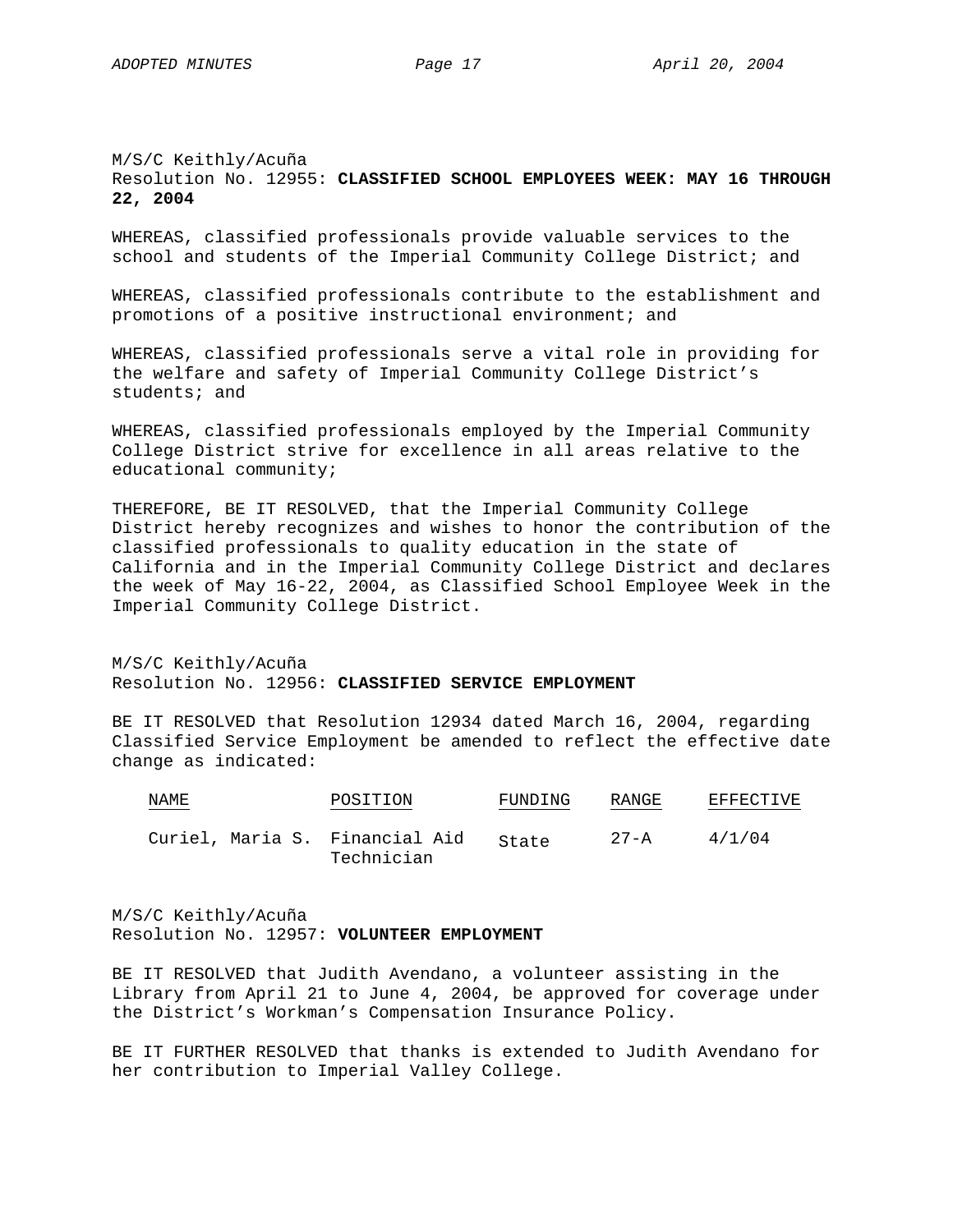M/S/C Keithly/Acuña Resolution No. 12958: **VOLUNTEER EMPLOYMENT**

BE IT RESOLVED that Irma Delia Barak, a volunteer assisting in the Business Division from March 1 to May 21, 2004, be approved for coverage under the District's Workman's Compensation Insurance Policy.

BE IT FURTHER RESOLVED that thanks is extended to Irma Delia Barak for her contribution to Imperial Valley College.

M/S/C Keithly/Acuña Resolution No. 12959: **SUBSTITUTE EMPLOYEES**

BE IT RESOLVED that the following individuals be employed on a substitute basis, as needed:

| NAME                 | POSITION  | FUNDING  | RANGE    | <b>EFFECTIVE</b>        |
|----------------------|-----------|----------|----------|-------------------------|
| Contereas,<br>Victor | Custodian | District | $21 - A$ | $3/22/04$ to<br>6/30/04 |
| Rico,<br>Camillo     | Custodian | District | $21 - A$ | 3/25/04 to<br>6/30/04   |

M/S/C Keithly/Acuña Resolution No. 12960: **CLASSIFIED RETIREMENT**

BE IT RESOLVED that the Board accepts, with sincere regret, the retirement of Monica C. Bane, Custodian, effective June 25, 2004.

BE IT FURTHER RESOLVED that sincere appreciation be expressed for her 27 years of service to Imperial Valley College.

M/S/C Keithly/Acuña Resolution No. 12961: **CLASSIFED RESIGNATION**

BE IT RESOLVED that the resignation of the following classified staff member be accepted at the date indicated:

| NAME                   | POSITION                        | FUNDING  | RANGE    | EFFECTIVE |
|------------------------|---------------------------------|----------|----------|-----------|
| Amarillas,<br>Rachaell | Secretary<br>Transfer<br>Center | District | $23 - F$ | 5/31/04   |